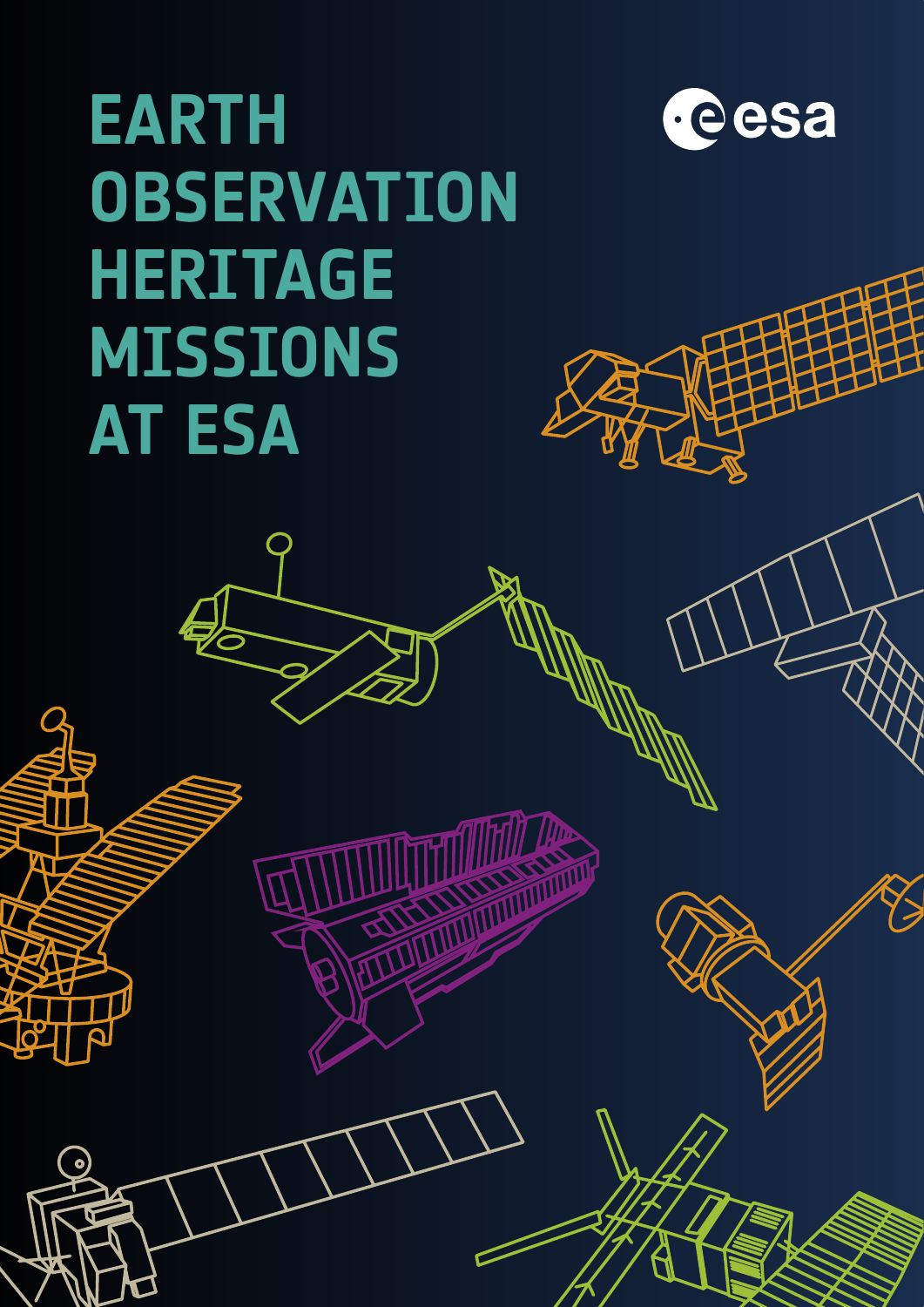Through its Heritage Space Programme, ESA is ensuring that data delivered by non-operational Earth observation Heritage Missions are continuing to facilitate ground-breaking science, benefiting society and the environment.

For more than 40 years, ESA has acquired data from over 45 remote sensing missions. As part of its Heritage Space Programme, ESA is preserving, continuously improving and delivering these data on a fully open and free basis to a range of stakeholders, to meet the growing global demand for long-term information on Earth's environment.

This information is enabling cutting-edge climate-related research and supporting the development of a wide-range of operational applications.



**PRESERVATION**



**IMPROVEMENT**



**DELIVERY**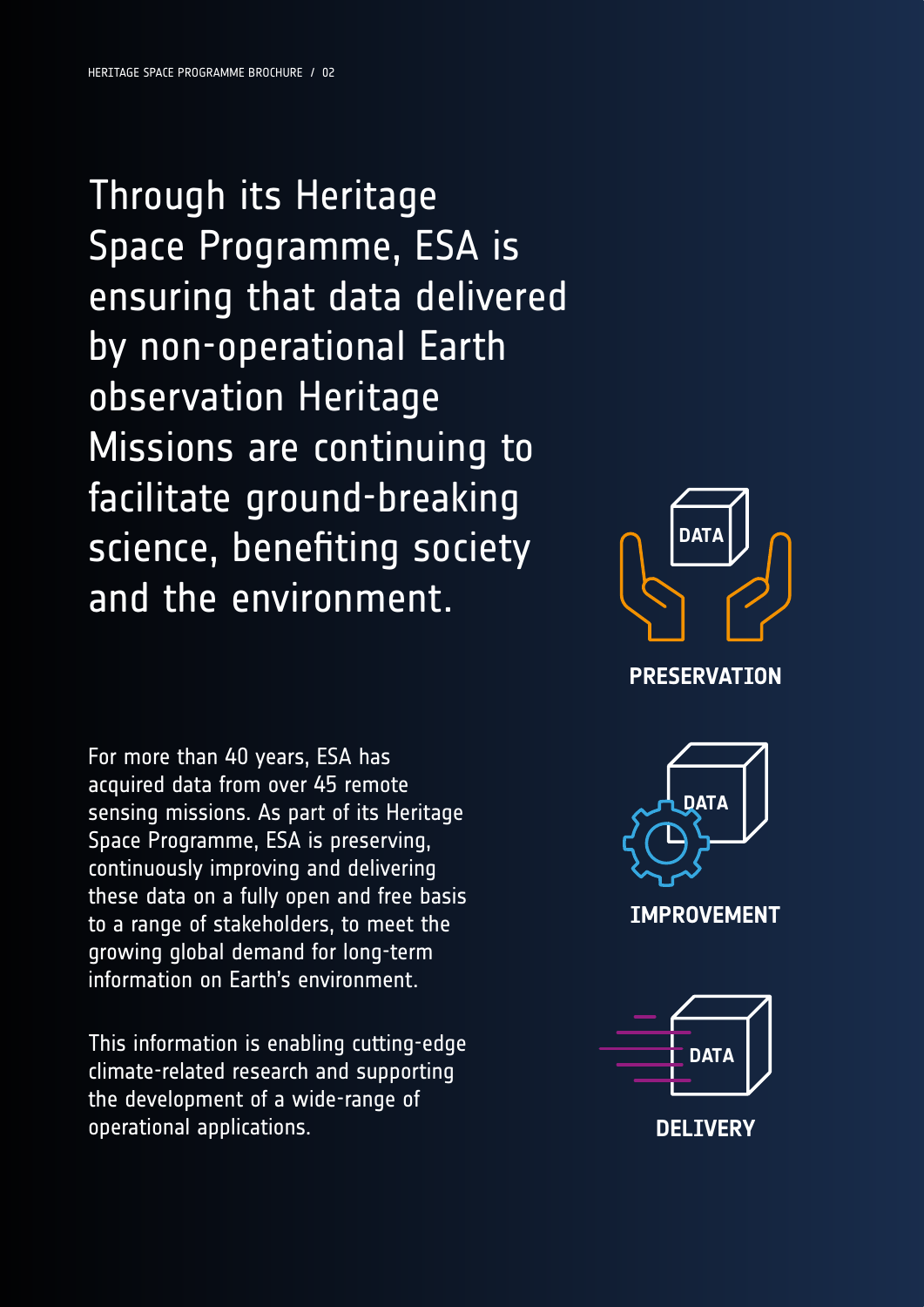The Heritage Missions consist of nonoperational remote sensing missions, including cornerstone ESA missions such as the **European Remote Sensing satellites, ERS-1 and ERS-2**, which were launched into the same orbit in 1991 and 1995, respectively.

Other cornerstone ESA Heritage Missions include **Envisat** – which was launched in 2002 and remained operational for 10 years – and the **Gravity Field and Ocean Circulation Explorer (GOCE)**, which launched in 2009.

In addition, since the mid-1970s, ESA has had agreements to acquire and distribute data to European stakeholders from several missions operated by international partners. Data over Europe delivered by these missions and acquired by ESA are also covered as part of the Heritage Space Programme starting five years after the missions reach the end of their operational phase.

ESA is collaborating with numerous global partners that are responsible for these missions, including NASA, the National Oceanic and Atmospheric Administration (NOAA), the Japan Aerospace Exploration Agency (JAXA), the Korea Aerospace Research Institute (KARI), and many more.

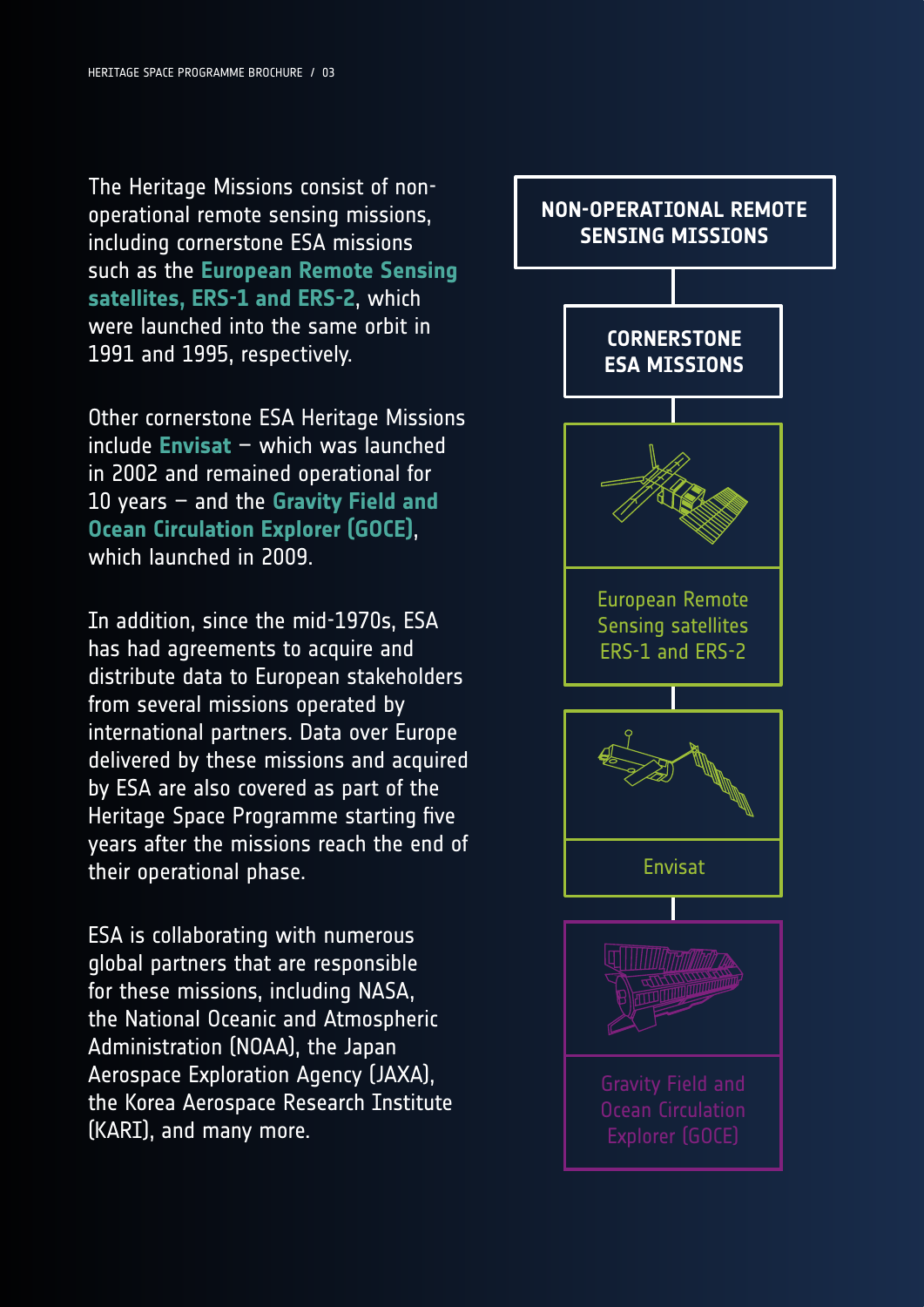ESA's Heritage Space Programme ensures long-term data archiving and preservation, data improvement and reprocessing, and enables the alignment and harmonisation of heritage data with current and future missions, to build long-term time series that detail different aspects of Earth's environment. This is crucial for applications that require the capability to look back in time, like climate change monitoring. In addition, the programme provides end users with access to heritage data, as well as ensuring information extraction through state-of-the-art technologies and tools in alignment with more recent missions.

The programme promotes the sharing of services and technology within ESA and fosters international collaboration between space agencies and other global organisations.

Furthermore, ESA is working to grow its archive of heritage data through the recovery and consolidation of data from additional missions of European interest that are no longer operational.



LONG-TERM DATA ARCHIVING AND PRESERVATION, DATA IMPROVEMENT AND REPROCESSING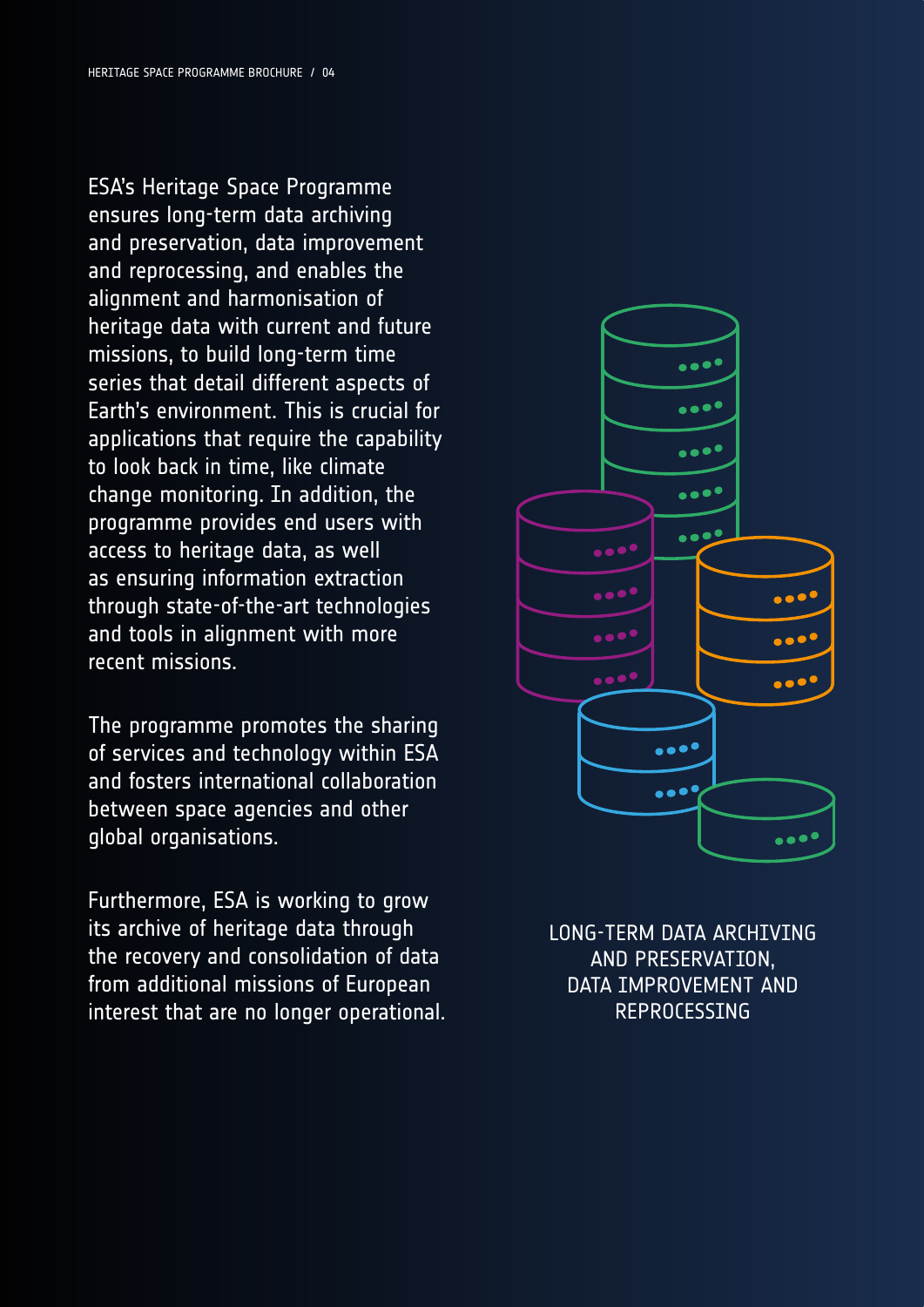## **READ OUR SUCCESS STORIES**

A stroll through Heritage Missions [READ MORE](https://earth.esa.int/eogateway/news/a-stroll-through-heritage-missions?text=a+stroll+through+heritage+missions)

COP26 fuels interest in satellite data [READ MORE](https://earth.esa.int/eogateway/news/cop26-fuels-interest-in-satellite-data?text=cop26+fuels+interest+in+satellite+data)

How Envisat helped to shape global understanding of Earth's systems [READ MORE](https://earth.esa.int/eogateway/news/how-envisat-helped-to-shape-global-understanding-of-earth-s-systems)

Heritage data still widely used today [READ MORE](https://earth.esa.int/eogateway/news/heritage-data-still-widely-used-today)

ERS Heritage Data allow for 30 years of science [READ MORE](https://earth.esa.int/eogateway/news/ers-heritage-data-allow-for-30-years-of-science)

10 years of Envisat data help to illuminate ocean processes [READ MORE](https://earth.esa.int/eogateway/news/10-years-of-envisat-data-help-to-illuminate-ocean-processes)

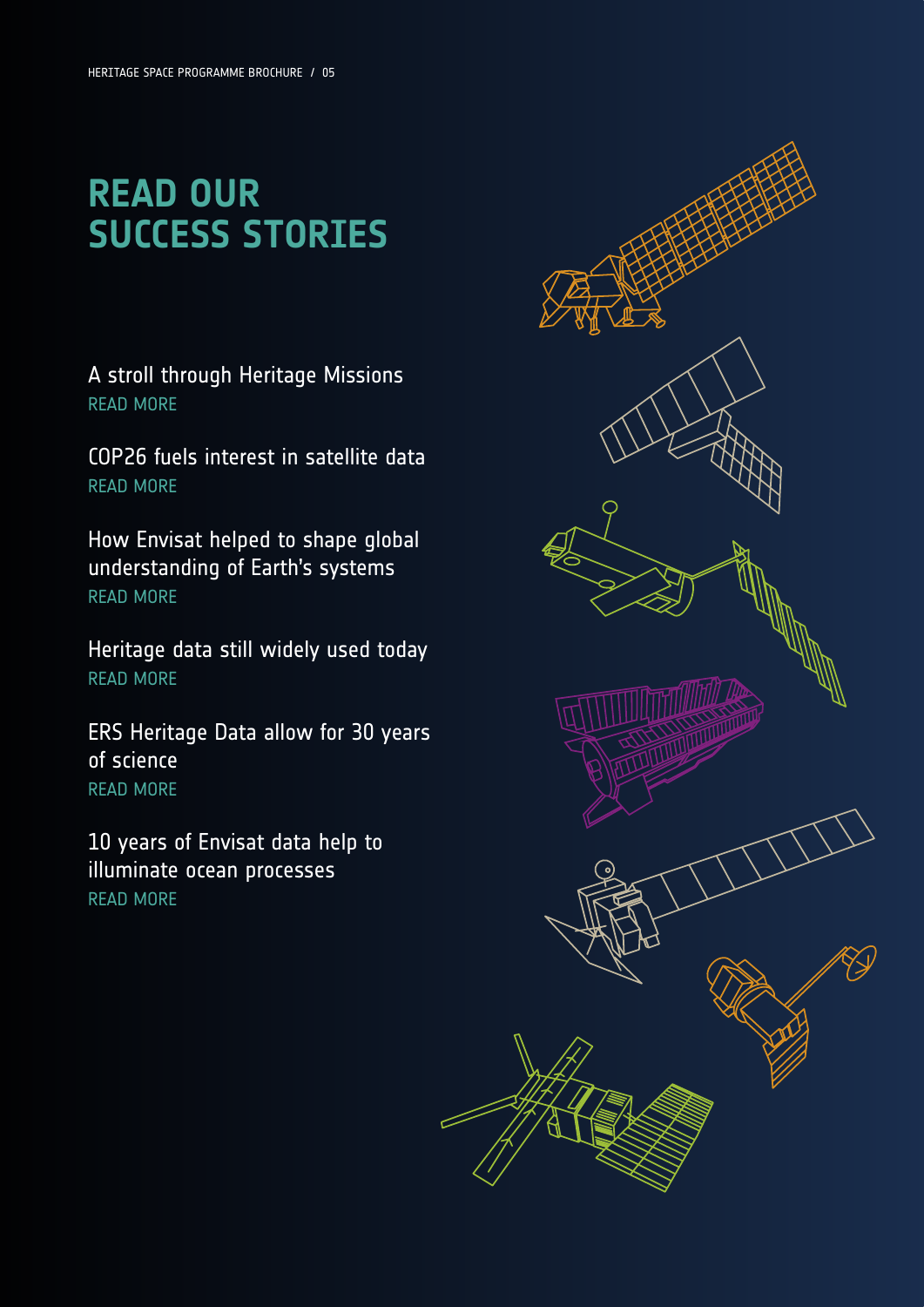## **LEARN MORE ABOUT OUR MISSIONS**

Explore the resources below to discover more about the Heritage Missions at ESA.

These materials include a selection of infographics and an interview with Mirko Albani, ESA's Heritage Missions Manager.